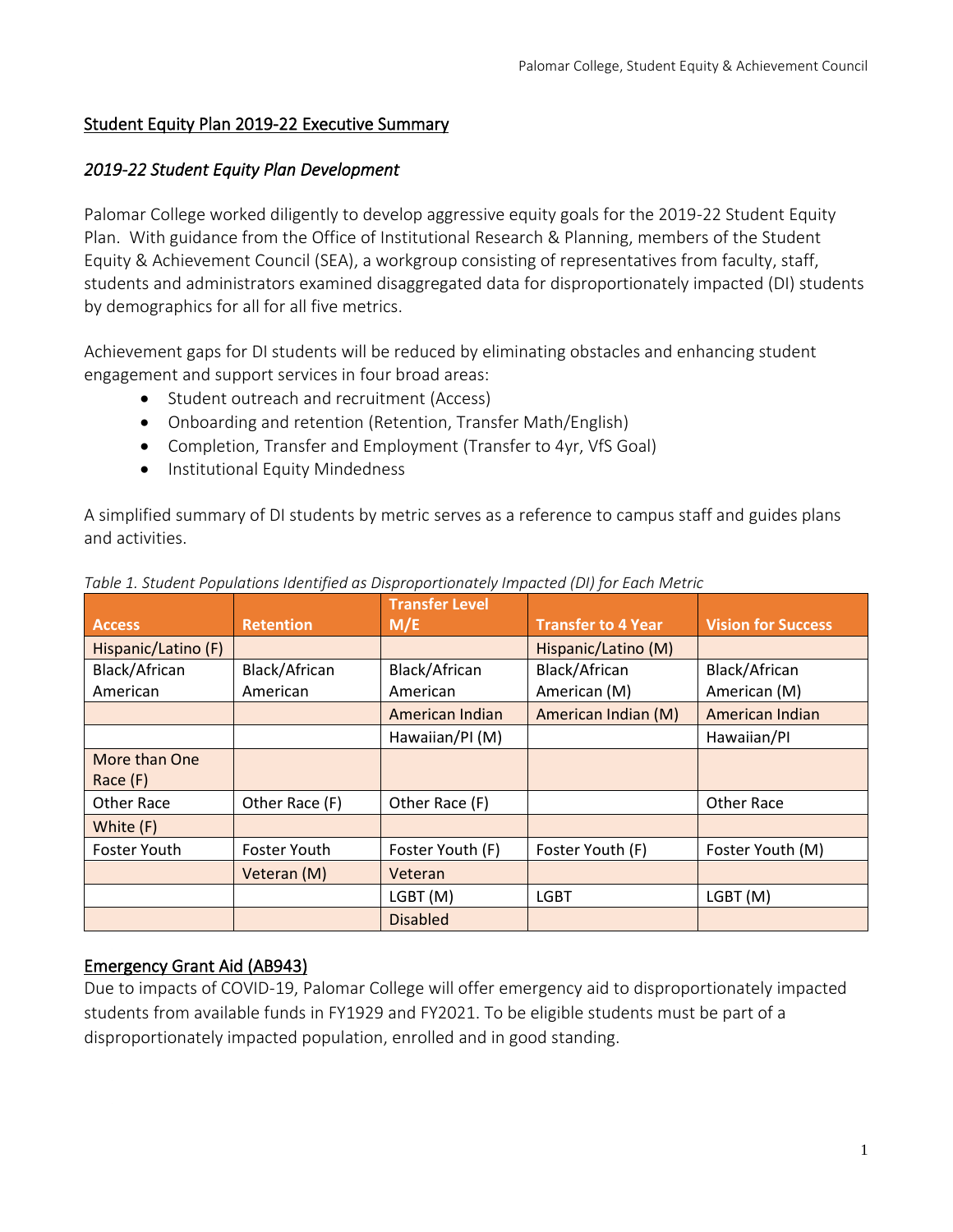# *Focus on Equity Goals*

Palomar College has established goals and activities designed to close gaps for disproportionately impacted equity populations. These goals and activities are aligned with *Vision for Success* goal number 5. Palomar College used baseline data provided by the Chancellor's Office and the clear goals in the Vision for Success to establish measurable and achievable disproportionate impact reduction goals.

### Metric: Access

Palomar College has identified the profile of students experiencing DI in the area of Access. Key activities to reduce equity gaps include analysis of admissions data, establishing a focused recruitment plan, promoting Palomar Promise, and improving admissions communication to parents, students, employers and our community.

|                              | <b>Population</b>                | <b>Gender</b> | <b>Baseline</b> | Goal |
|------------------------------|----------------------------------|---------------|-----------------|------|
|                              | <b>Foster Youth</b>              | Male          | 247             | 405  |
|                              | Foster Youth                     | Female        | 280             | 417  |
|                              | White                            | Female        | 2422            | 3193 |
| <b>Successful Enrollment</b> | Some other race                  | Male          | 221             | 356  |
| (Access)                     | Some other race                  | Female        | 174             | 264  |
|                              | More than one race               | Female        | 404             | 546  |
|                              | Hispanic or Latino               | Female        | 3954            | 5171 |
|                              | <b>Black or African American</b> | Male          | 5               | 10   |
|                              | <b>Black or African American</b> | Female        | 3               | 6    |

*Table 2. Student Populations Identified as Disproportionately Impacted (DI) for Successful Enrollment (Access)*

# Metric: Retention

Palomar College has identified the profile of students experiencing DI in the area of Retention. Retention begins with strong onboarding practices that inform students of available resources early in their academic career. Key activities to reduce equity gaps include establishing an intake process that facilitates connecting new students to campus services, establishing a defined student engagement plan for support in and out of the classroom, and strengthening basic needs support.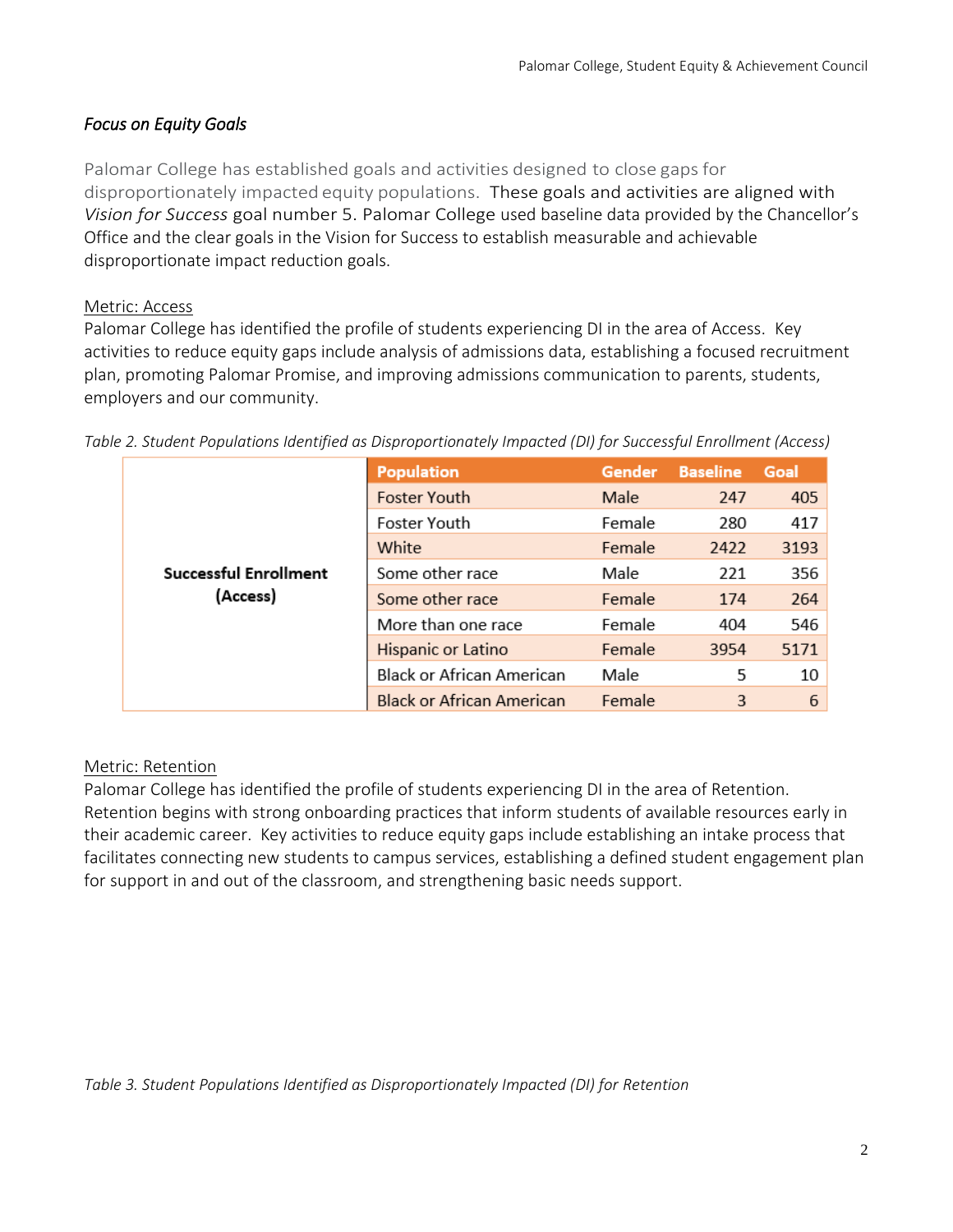|  | <b>Metric</b> | <b>Population</b>                |             | Gender Baseline | Goal |
|--|---------------|----------------------------------|-------------|-----------------|------|
|  |               | <b>Black or African American</b> | <b>Male</b> | 254             | 297  |
|  |               | Black or African American        | Female      | 182             | 207  |
|  | Retention     | Some other race                  | Female      | 193             | 222  |
|  |               | Foster Youth                     | Male        | 107             | 128  |
|  |               | <b>Foster Youth</b>              | Female      | 142             | 162  |
|  |               | l Veteran                        | Male        | 687             | 761  |

### Metric: Transfer Math/English

Palomar College has identified the profile of students experiencing DI in the area of First Year Completion of both Transfer-Level Math and English. Key activities to reduce equity gaps include mitigation for AB705 impacts by offering math with support and English with support courses. In addition, promoting a focus on "ME First" to encourage students to complete Math and English in their first year. Additional activities include expanded career and employment readiness work to ensure students are aware of how their major area of study results in career outcomes.

*Table 4. Student Populations Identified as Disproportionately Impacted (DI) for Transfer Level Math and English Completion*

| <b>Metric</b>                  | <b>Population</b>                         | <b>Gender</b> | <b>Baseline</b> | Goal              |
|--------------------------------|-------------------------------------------|---------------|-----------------|-------------------|
|                                | <b>Black or African American</b>          | Male          | 3               | 28                |
|                                | <b>Black or African American</b>          | Female        | 0               | 12                |
|                                | American Indian or Alaska Native          | Male          | 0               | 4                 |
|                                | American Indian or Alaska Native          | Female        | 0               | 3                 |
|                                | Native Hawaiian or other Pacific Islander | Male          | 0               | 3                 |
| <b>Transfer Level Math and</b> | Some other race                           | Female        | 0               | 4                 |
| <b>English Completion</b>      | <b>Foster Youth</b>                       | Female        |                 | $12 \overline{ }$ |
|                                | Veteran                                   | Male          | 3               | 5                 |
|                                | Veteran                                   | Female        | 0               | $\overline{2}$    |
|                                | LGBT                                      | Male          | 0               | $\mathcal{P}$     |
|                                | <b>Disabled</b>                           | Male          | 3               | 23                |
|                                | Disabled                                  | Female        |                 | 14                |

### Metric: Transfer to 4-year

Palomar College has identified the profile of students experiencing DI in the area of Transfer to a 4-Year Institution. Key activities to increase transfer rates to 4-year institutions include an early focus on engaging DI students with information and transfer strategies, expansion of completion communities' model, and categorical and grant-funded programs including Puente, UMOJA, and the HSI Stem grant.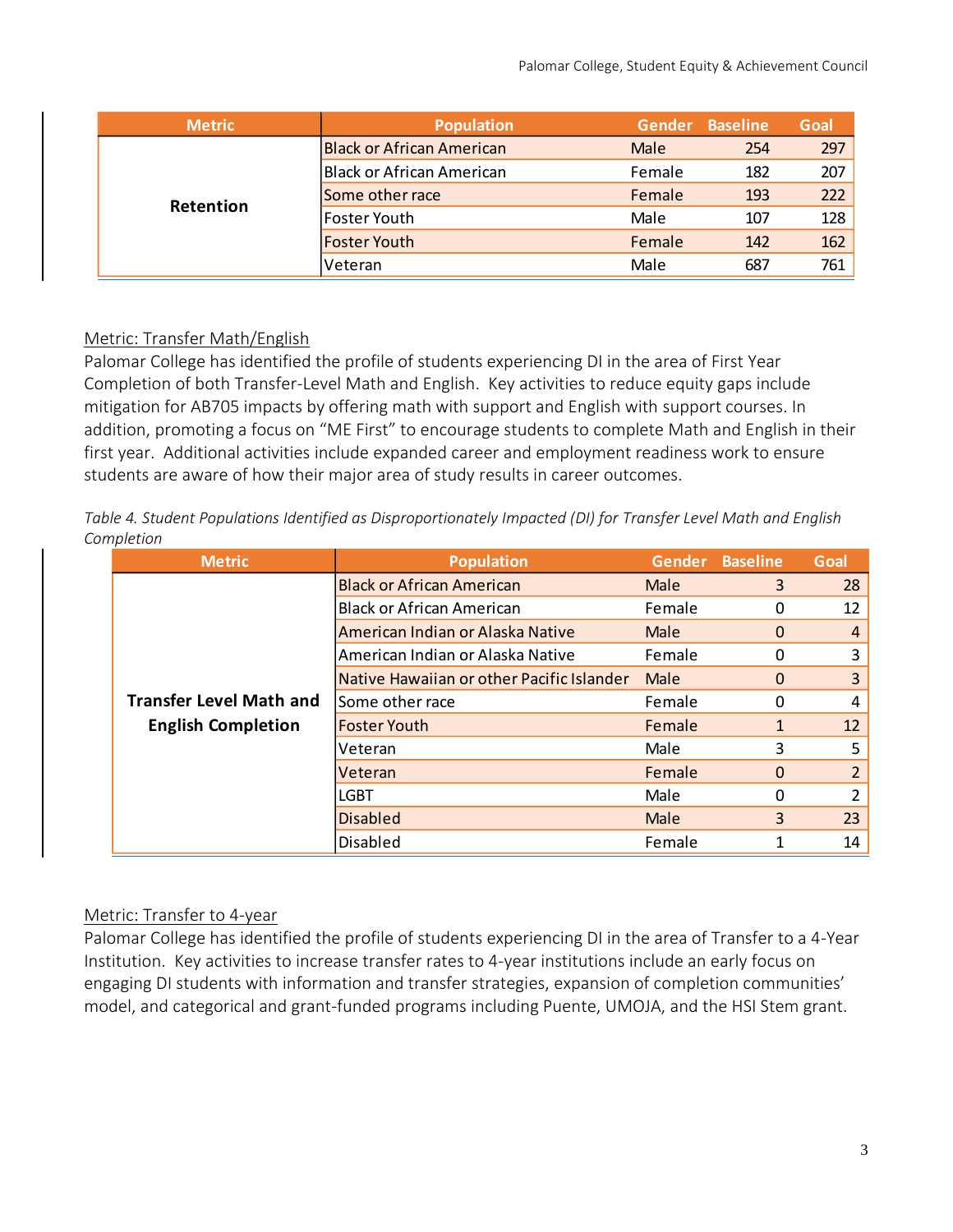| <b>Metric</b>             | <b>Population</b>                | Gender | <b>Baseline</b> | Goal |
|---------------------------|----------------------------------|--------|-----------------|------|
|                           | Hispanic or Latino               | Male   | 355             | 594  |
|                           | Black or African American        | Male   | 32              | 53   |
| <b>Transfer to 4-Year</b> | American Indian or Alaska Native | Male   |                 | 6    |
| Institution               | Foster Youth                     | Female | 15              | 26   |
|                           | <b>LGBT</b>                      | Male   | 6               | 8    |
|                           | LGBT                             | Female |                 | 14   |

*Table 5. Student Populations Identified as Disproportionately Impacted (DI) for Transfer to a 4-Year Institution*

### Metric: Vision for Success Goal

Palomar College synchronized student equity and Vision for Success (VfS) goal setting work. Key activities to achieve the VfS goals include mapping courses for each major to reduce total unnecessary units taken by students and increasing degree completion and transfer support with more intrusive communication for students in the identified demographic category.

#### *Table 6. Vision for Success Goals for Completion*

| <b>Metric</b>                    | <b>Population</b>                         | Gender | <b>Baseline</b> | Goal |
|----------------------------------|-------------------------------------------|--------|-----------------|------|
|                                  | <b>Hispanic or Latino</b>                 | Male   | 319             | 531  |
|                                  | <b>Black or African American</b>          | Male   | 24              | 43   |
|                                  | American Indian or Alaska Native          | Male   | 3               | 6    |
| Award                            | American Indian or Alaska Native          | Female | 3               | 6    |
|                                  | Native Hawaiian or other Pacific Islander | Male   | $\overline{4}$  |      |
| <b>Completion/Attained the</b>   | Native Hawaiian or other Pacific Islander | Female | 0               | 4    |
| <b>VfS Completion Definition</b> | Some other race                           | Male   | 22              | 40   |
|                                  | Some other race                           | Female | 14              | 28   |
|                                  | <b>Foster Youth</b>                       | Male   | 7               | 15   |
|                                  | <b>LGBT</b>                               | Male   | 2               | 7    |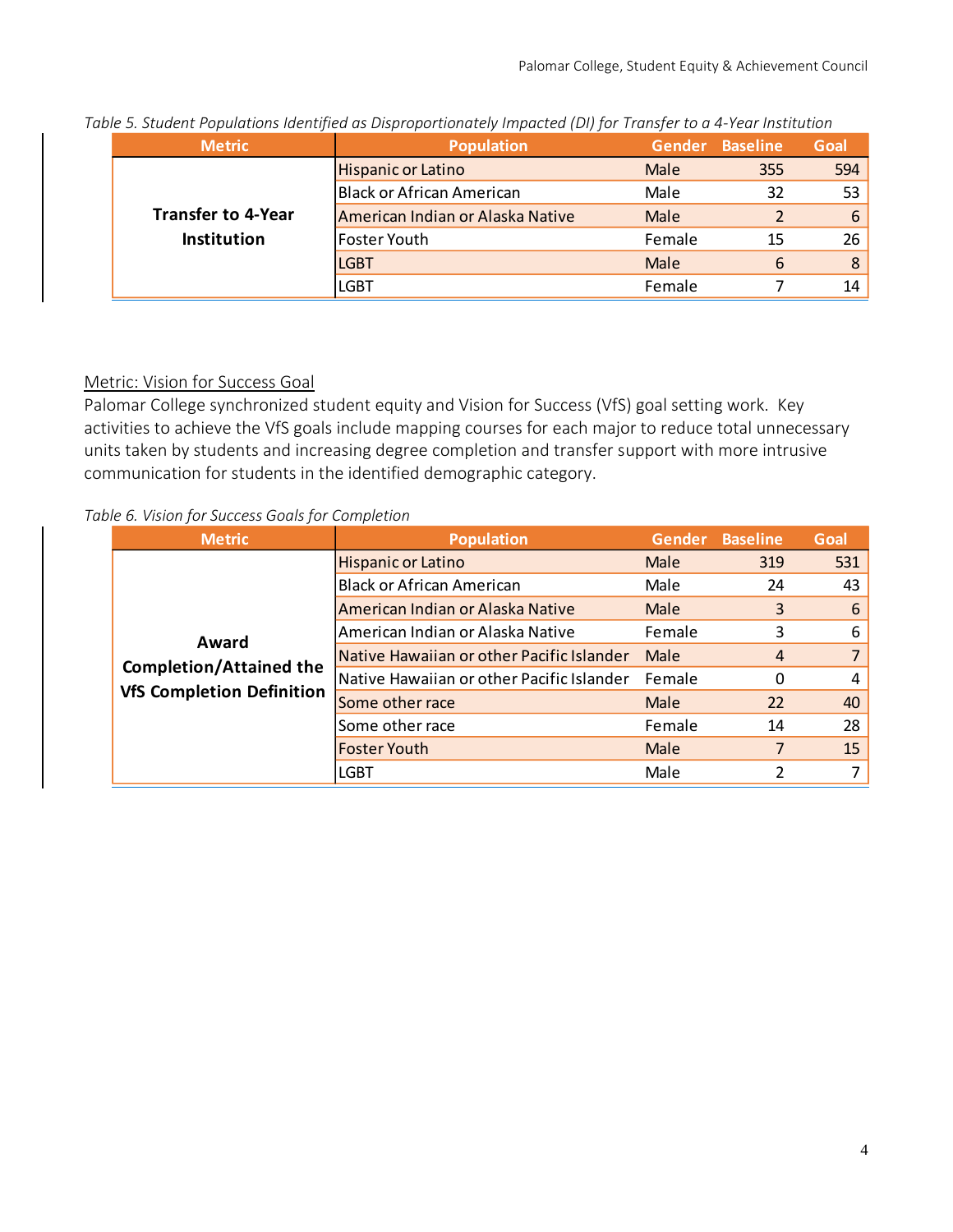# *Prior Progress*

The 2014 Student Equity Plan included 3-year goals for improvement in each area of disproportionate impact. To achieve the established goals, a series of activities were initiated or expanded. In 2017, progress was evaluated and new 2-year goals were established by the SSEC. Results of an updated analysis reveal continued evidence of disproportionate impact among Veterans, Foster Youth, Hispanic Males, African American Males, and Students with Disabilities. Specific areas of impact included: *Access* (Veterans), *Course Completion* (Foster Youth), *ESL and Basic Skills Completion* (African Americans, Students with Disabilities, Males, and Hispanics), and *Degree and Certificate Completion* (African Americans, Students with Disabilities, and students who entered college unprepared for college level work).

The following table summarizes the areas of disproportionate impact and measurable progress toward our equity goals over the span of 5-years (baseline data 2013).

| <b>Success</b><br>Indicator  | <b>Disproportionate</b><br>Impact | 3 Year<br>Goal |            | <b>Baseline</b><br>(2013) | Current<br>(2019) | <b>Difference</b> | <b>Starting</b><br>Gap (2013) | <b>Current</b><br>Gap (2019) | Gap<br><b>Change</b> | Moved<br><b>Out</b> of<br><b>DI?</b> |
|------------------------------|-----------------------------------|----------------|------------|---------------------------|-------------------|-------------------|-------------------------------|------------------------------|----------------------|--------------------------------------|
| Access                       | Veterans                          | $+5%$          |            | 1.738                     | 1.495             | $-243$            | $-3.5%$                       | $-3.6\%$                     | Д                    |                                      |
| Course<br>Completion         | Foster Youth                      | $+5%$          |            | 47.8%                     | 57.3%             | $+ 9.5%$          | $-23.2%$                      | $-13.2%$                     | J                    | No                                   |
|                              | <b>African Americans</b>          | $+5%$          | Eng        | 22.0%                     | 40.0%             | $+18.0%$          | $-8.6%$                       | $-9.6%$                      |                      | Yes                                  |
|                              |                                   |                | Math       | 13.8%                     | 21.4%             | $+ 7.6%$          | $-12.7%$                      | $-15.5%$                     |                      | Yes                                  |
| <b>ESL &amp; Basic</b>       | <b>DSPS</b> Students              | $+2%$          | Eng        | 22.5%                     | 43.8%             | $+21.3%$          | $-12.7%$                      | $-5.8%$                      |                      | Yes                                  |
| <b>Skills</b>                | <b>Males</b>                      | $+5%$          | <b>ESL</b> | 10.3%                     | 24.7%             | $+14.4%$          | $-3.5%$                       | $-1.5%$                      |                      | Yes                                  |
| Completion                   |                                   |                | Math       | 23.0%                     | 35.8%             | $+12.8%$          | $-3.6%$                       | $-1.2%$                      |                      | No                                   |
|                              | Hispanics                         |                | Eng        | 26.6%                     | 48.1%             | $+21.5%$          | $-4.0%$                       | $-1.5%$                      |                      |                                      |
|                              |                                   | $+5%$          | ESL        | 9.6%                      | 25.2%             | $+15.6%$          | $-4.3%$                       | $-1.6%$                      |                      | Yes                                  |
|                              |                                   |                | Math       | 22.1%                     | 34.6%             | $+12.5\%$         | $-4.4%$                       | $-2.3%$                      |                      |                                      |
| Degree &                     | Unprepared Age<br>$25 - 49$       | $+2%$          |            | 34.2%                     | 39.9%             | $+ 5.7%$          | $-11.2%$                      | 1.2%                         |                      | Yes                                  |
| Certificate<br>Completion    | African Americans                 | $+2%$          |            | 12.6%                     | 12.9%             | $+ 0.3\%$         | $-5.0\%$                      | $-6.4%$                      | Ħ                    | No                                   |
|                              | <b>DSPS</b> Students              | $+2%$          |            | 35.1%                     | 34.8%             | $-0.3%$           | $-10.3%$                      | $-3.9%$                      |                      | Yes                                  |
| Transfer to 4-<br>year Inst. | Unprepared Age<br>$25 - 49$       | $+2%$          |            | 19.5%                     | 19.6%             | $+ 0.3\%$         | $-15.2%$                      | $-6.0\%$                     |                      | Yes                                  |

### *Table 7. Student Equity Goals and Progress (2013-2019)*

### *Resources*

Although significant progress was made to close equity gaps, the Palomar College plans to continue investing in activities and practices that have proven to be impactful. Through shared governance, Palomar College identified the best strategy for investing equity funds to achieve intended outcomes. Nearly \$1.7 million dollars in equity funds and \$3.4 million dollars in 3SP funds are invested in supporting student equity and success work. A summary of current staffing and program investments *is presented in Figure 1 below:*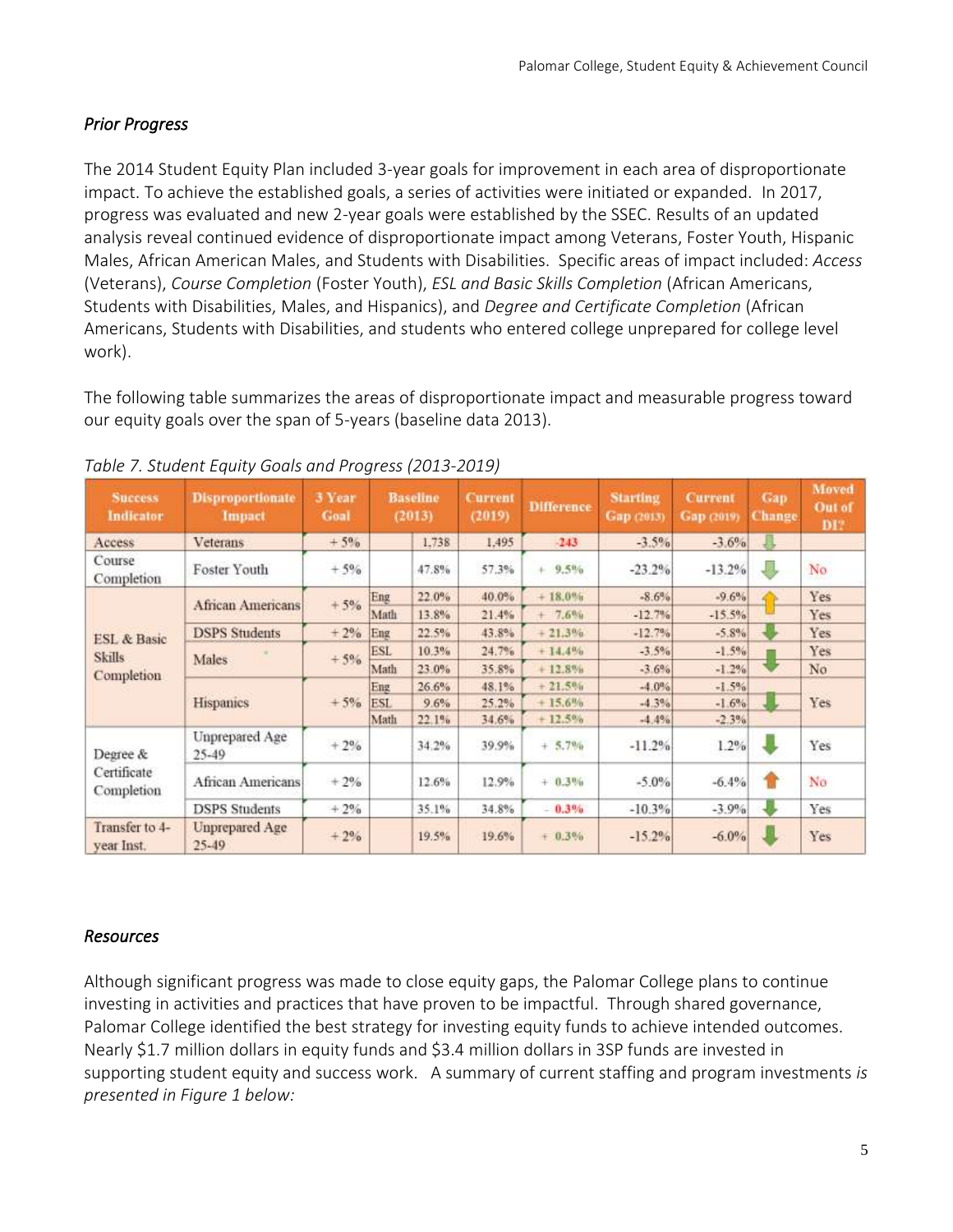| Figure 1. Positions Funded through Student Equity & Student Success |  |  |
|---------------------------------------------------------------------|--|--|
|---------------------------------------------------------------------|--|--|

| <b>STUDENT SUCCESS &amp; EQUITY OPERATIONS</b>     |    |           |
|----------------------------------------------------|----|-----------|
| Director, Student Success & Equity                 |    |           |
| <b>Grants Administrative Specialist</b>            |    |           |
| <b>Business Systems Analyst, Student Success</b>   |    |           |
| Hourly Support, Equity                             |    |           |
|                                                    |    |           |
| <b>STUDENT EQUITY</b>                              | \$ | 198,786   |
| <b>STUDENT SUCCESS</b>                             | Ś  | 277,555   |
| <b>COUNSELING &amp; ADVISING</b>                   |    |           |
| <b>COUNSELING SERVICES</b>                         |    |           |
| Couselor, General (5)                              |    |           |
| Counselor, Athletics (0.5)                         |    |           |
| Counselor, DSPS                                    |    |           |
| <b>Adjunct Counselors, General</b>                 |    |           |
| Adjunct Counselors, Equity Assignments             |    |           |
| <b>Adjunct Counselors, Athletics</b>               |    |           |
| Faculty Overload, Equity Assignments               |    |           |
| <b>Supervisor, Counseling</b>                      |    |           |
| Business Systems Analyst, Degree Planner           |    |           |
| Administrative Specialist, Transfer                |    |           |
| Hourly Supprt, Counseling (4)                      |    |           |
|                                                    |    |           |
|                                                    |    |           |
| <b>STUDENT EQUITY</b>                              | \$ | 482,936   |
| <b>STUDENT SUCCESS</b>                             | Ś  | 1,945,808 |
| <b>STUDENT SERVICES &amp; SUPPORT</b>              |    |           |
|                                                    |    |           |
| <b>ORIENTATION &amp; FOLLOW-UP SERVICES</b>        |    |           |
| <b>Business Systems Analyst, Early Alert BSA</b>   |    |           |
| Manager, Orientation & Follow-Up Services          |    |           |
| Peer Mentors (6)                                   |    |           |
| <b>ENROLLMENT</b>                                  |    |           |
| Lead Academic Records Analyst<br><b>ASSESSMENT</b> |    |           |
|                                                    |    |           |
| Supervisor, Assessment                             |    |           |
| Specialist, Assessment<br>VETERANS                 |    |           |
|                                                    |    |           |
| Hourly Supprt, VETS Outreach (2)                   |    |           |
| Hourly Supprt, VETS (2)                            |    |           |
| <b>STUDENT EQUITY</b>                              | Ş  | 165,930   |

| <b>INSTRUCTIONAL SUPPORT</b>                            |
|---------------------------------------------------------|
| <b>MATH TUTORING CENTER</b>                             |
| Coordinator, Math Tutoring Center                       |
| <b>Instructional Support Asst, Math Tutoring Center</b> |
| Student Tutors, Math Tutoring Center                    |
| <b>SERVICE LEARNING</b>                                 |
| Coordinator, Service Learning                           |
| <b>ENGLISH SECOND LANGUAGE</b>                          |
| Coodinator, ESL                                         |
| <b>Student Support Specialist, ESL</b>                  |
| Hourly Supprt, ESL                                      |
| <b>FIRST YEAR EXPERIENCE</b>                            |
| Coordinator, FYE                                        |
| <b>FOSTER YOUTH</b>                                     |
| Adjunct Support Specialists, FYRST (2)                  |
| <b>Student Ambassadors, FYRST</b>                       |
| <b>TUTORING CENTER</b>                                  |
| <b>Student Tutors, STAR</b>                             |
| <b>Student Tutors, Stats Methods</b>                    |
| <b>Student Tutors, TLC</b>                              |
| <b>Student Tutors, Athletics</b>                        |
|                                                         |
| \$<br><b>STUDENT EQUITY</b><br>665,513                  |
| Ś<br><b>STUDENT SUCCESS</b><br>220,875                  |
|                                                         |
| <b>RESEARCH &amp; TECHNICAL</b>                         |

| Ś | 140,685 |
|---|---------|
| Ś | 140,685 |
|   |         |